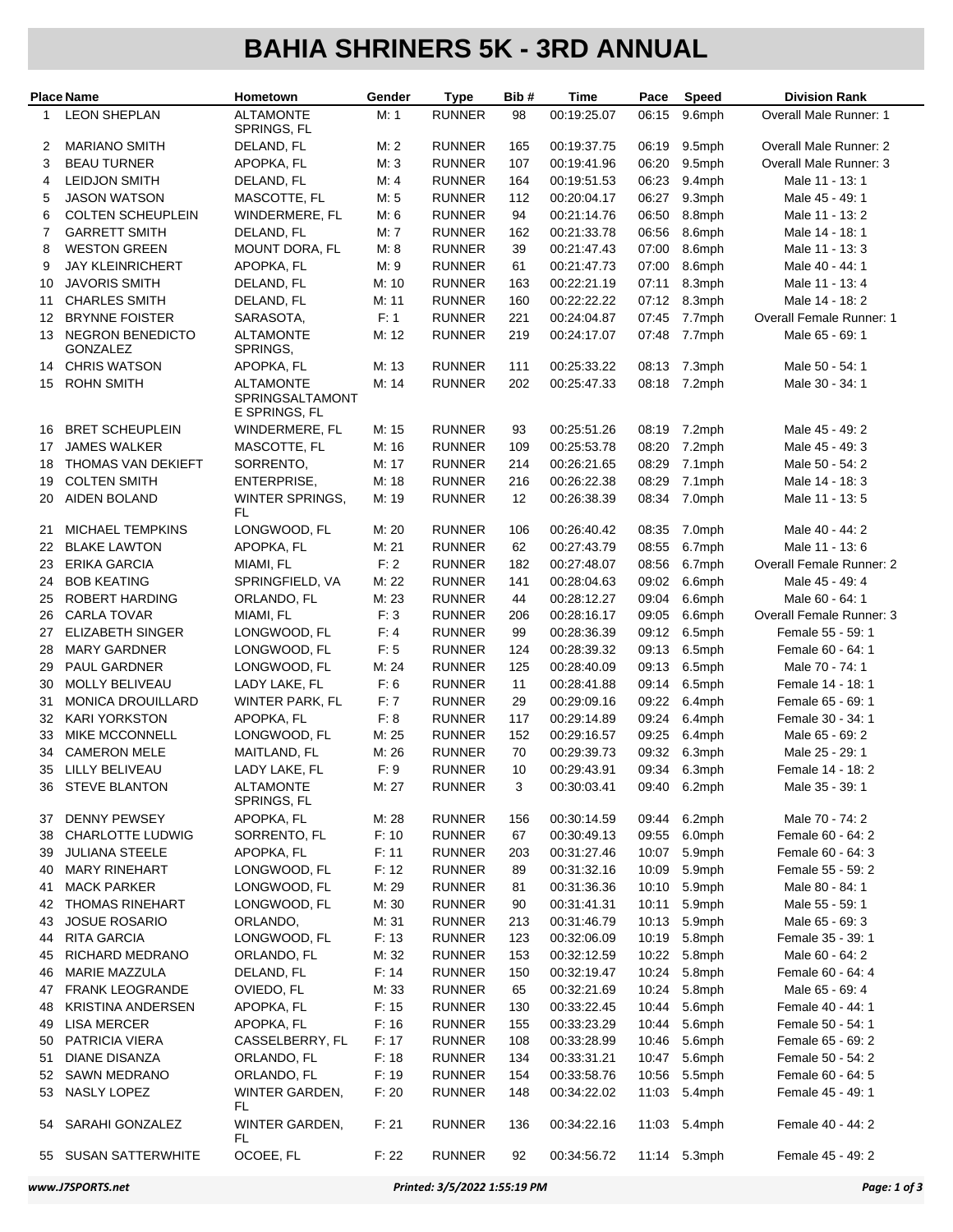## **BAHIA SHRINERS 5K - 3RD ANNUAL**

| <b>Place Name</b> |                                    | Hometown                        | Gender         | <b>Type</b>                    | Bib#         | Time                       | Pace           | Speed            | <b>Division Rank</b>               |
|-------------------|------------------------------------|---------------------------------|----------------|--------------------------------|--------------|----------------------------|----------------|------------------|------------------------------------|
| 56                | <b>YIL ACOSTA</b>                  | APOPKA, FL                      | F: 23          | <b>RUNNER</b>                  | $\mathbf{1}$ | 00:35:16.04                | 11:21          | 5.3mph           | Female 45 - 49: 3                  |
| 57                | <b>MELINDA STEINKRAUS</b>          | APOPKA, FL                      | F: 24          | <b>RUNNER</b>                  | 104          | 00:35:45.43                | 11:30          | 5.2mph           | Female 40 - 44: 3                  |
| 58                | <b>EMILY MOORE-GUMINA</b>          | APOPKA, FL                      | F: 25          | <b>RUNNER</b>                  | 73           | 00:36:13.46                | 11:39          | 5.1mph           | Female 45 - 49: 4                  |
| 59                | PATRICIA KAWRYGA                   | SYRACUSE, NY                    | F:26           | <b>RUNNER</b>                  | 55           | 00:36:14.93                | 11:40          | 5.1mph           | Female 65 - 69: 3                  |
| 60                | <b>JOEY SPIEWAK</b>                | APOPKA,                         | M: 34          | <b>RUNNER</b>                  | 224          | 00:36:44.27                | 11:49          | 5.1mph           | Male 8 - 10: 1                     |
| 61                | <b>CINDI LAWTON</b>                | APOPKA, FL                      | F: 27          | <b>RUNNER</b>                  | 63           | 00:36:54.63                | 11:52          | 5.1mph           | Female 40 - 44: 4                  |
| 62                | TRESA JEX                          | <b>MADISON HEIGHTS,</b><br>MI   | F: 28          | <b>RUNNER</b>                  | 52           | 00:37:29.59                | 12:04          | 5.0mph           | Female 60 - 64: 6                  |
| 63                | LIAM SOUZA                         | LONGWOOD, FL                    | M: 35          | <b>RUNNER</b>                  | 103          | 00:37:49.59                | 12:10          | 4.9mph           | Male 11 - 13: 7                    |
| 64                | <b>ROSELYN SEGEE</b>               | WINDERMERE, FL                  | F: 29          | <b>RUNNER</b>                  | 96           | 00:37:56.53                | 12:12          | 4.9mph           | Female 60 - 64: 7                  |
| 65                | <b>KARA LEGG</b>                   | ZELLWOOD, FL                    | F: 30          | <b>RUNNER</b>                  | 145          | 00:37:59.04                | 12:13          | 4.9mph           | Female 19 - 24: 1                  |
| 66                | DEANNA MORAN                       | APOPKA, FL                      | F: 31          | <b>RUNNER</b>                  | 74           | 00:37:59.74                | 12:13          | 4.9mph           | Female 55 - 59: 3                  |
| 67                | <b>SUSAN PETERSON</b>              | APOPKA, FL                      | F: 32          | <b>RUNNER</b>                  | 86           | 00:38:01.53                | 12:14          | 4.9mph           | Female 55 - 59: 4                  |
| 68                | PHILIP PETERSON                    | APOPKA, FL                      | M: 36          | <b>RUNNER</b>                  | 85           | 00:38:01.57                | 12:14          | 4.9mph           | Male 55 - 59: 2                    |
| 69                | <b>EMILEEN JOHNS</b>               | ORLANDO, FL                     | F: 33          | <b>RUNNER</b>                  | 190          | 00:38:54.28                | 12:31          | 4.8mph           | Female 19 - 24: 2                  |
| 70                | <b>MELISSA GREEN</b>               | MOUNT DORA, FL                  | F: 34          | <b>RUNNER</b>                  | 38           | 00:39:44.23                | 12:47          | 4.7mph           | Female 40 - 44: 5                  |
| 71                | <b>TOM MELE</b>                    | MAITLAND, FL                    | M: 37          | <b>RUNNER</b>                  | 71           | 00:39:49.15                | 12:48          | 4.7mph           | Male 60 - 64: 3                    |
| 72                | <b>CHRISTOPHER HAM</b>             | LONGWOOD, FL                    | M: 38          | <b>RUNNER</b>                  | 42           | 00:39:53.21                | 12:50          | 4.7mph           | Male 45 - 49: 5                    |
| 73                | <b>DANIEL COOK</b>                 | LONGWOOD, FL                    | M: 39          | <b>RUNNER</b>                  | 19           | 00:39:53.46                | 12:50          | 4.7mph           | Male 40 - 44: 3                    |
| 74                | <b>MIKE CURTIN</b>                 | LAKE MARY,                      | M: 40          | <b>RUNNER</b>                  | 220          | 00:39:58.84                | 12:52          | 4.7mph           | Male 55 - 59: 3                    |
| 75                | <b>CATHY KROEN</b>                 | WINTER PARK, FL                 | F: 35          | <b>RUNNER</b>                  | 144          | 00:40:45.49                | 13:07          | 4.6mph           | Female 70 - 74: 1                  |
| 76                | <b>BETSY BATWIN</b>                | LONGWOOD, FL                    | F: 36          | <b>RUNNER</b>                  | 170          | 00:41:31.14                | 13:21          | 4.5mph           | Female 60 - 64: 8                  |
| 77                | DORY MCCONNELL                     | LONGWOOD, FL                    | F: 37          | <b>RUNNER</b>                  | 151          | 00:41:34.23                | 13:22          | 4.5mph           | Female 65 - 69: 4                  |
| 78                | <b>JIM MORRISON</b>                | APOPKA, FL                      | M: 41          | <b>RUNNER</b>                  | 75           | 00:41:40.24                | 13:24          | 4.5mph           | Male 65 - 69: 5                    |
| 79                | <b>CINDY WHEELER</b>               | <b>WINTER SPRINGS,</b><br>FL    | F: 38          | <b>RUNNER</b>                  | 113          | 00:42:00.68                | 13:31          | 4.4mph           | Female 55 - 59: 5                  |
| 80                | KENNETH WHEELER                    | <b>WINTER SPRINGS,</b><br>FL    | M: 42          | <b>RUNNER</b>                  | 114          | 00:42:00.78                | 13:31          | 4.4mph           | Male 60 - 64: 4                    |
| 81                | MICHELLE BRINDLE                   | APOPKA, FL                      | F: 39          | <b>RUNNER</b>                  | 173          | 00:42:44.00                | 13:45          | 4.4mph           | Female 35 - 39: 2                  |
| 82                | <b>CLARA BRINDLE</b>               | APOPKA, FL                      | F: 40          | <b>RUNNER</b>                  | 172          | 00:42:44.70                | 13:45          | 4.4mph           | Female 7 & Under: 1                |
| 83                | JUDY PIZZO                         | LONGWOOD, FL                    | F: 41          | <b>RUNNER</b>                  | 196          | 00:44:07.88                | 14:12          | 4.2mph           | Female 65 - 69: 5                  |
| 84                | <b>JUDITH FIKE</b>                 | GROVELAND, FL                   | F: 42          | <b>RUNNER</b>                  | 135          | 00:44:30.85                | 14:19          | 4.2mph           | Female 65 - 69: 6                  |
| 85                | <b>JACKIE JOHNSON</b>              | CLEARWATER,                     | F.43           | <b>RUNNER</b>                  | 217          | 00:44:30.97                | 14:19          | 4.2mph           | Female 35 - 39: 3                  |
| 86<br>87          | <b>CORY SMITH</b><br>DYLAN CORNETT | APOPKA, FL<br>LONGWOOD, FL      | M: 43<br>M: 44 | <b>RUNNER</b><br><b>RUNNER</b> | 161          | 00:44:48.20                | 14:25          | 4.2mph<br>4.1mph | Male 35 - 39: 2<br>Male 11 - 13: 8 |
| 88                | <b>THOMAS ROBERTS</b>              | APOPKA, FL                      | M: 45          | <b>RUNNER</b>                  | 178<br>200   | 00:45:01.32<br>00:45:17.94 | 14:29<br>14:34 | 4.1mph           | Male 60 - 64: 5                    |
| 89                | <b>DIANE ROBERTS</b>               | APOPKA, FL                      | F: 44          | <b>RUNNER</b>                  | 199          | 00:45:19.32                | 14:35          | 4.1mph           | Female 55 - 59: 6                  |
| 90                | ANGELA FETTIG                      | ORLANDO, FL                     | F: 45          | <b>RUNNER</b>                  | 34           | 00:46:15.15                | 14:53          | 4.0mph           | Female 50 - 54: 3                  |
| 91                | <b>ROBERT RUSSELL</b>              | LONGWOOD, FL                    | M: 46          | <b>RUNNER</b>                  | 158          | 00:46:20.52                | 14:54          | 4.0mph           | Male 60 - 64: 6                    |
| 92                | <b>ALAN KINGSTON</b>               | APOPKA, FL                      | M: 47          | <b>RUNNER</b>                  | 60           | 00:46:34.98                |                | 14:59 4.0mph     | Male 70 - 74: 3                    |
| 93                | SHELLEY LEWIS                      | <b>MOUNT DORA, FL</b>           | F: 46          | <b>RUNNER</b>                  | 66           | 00:46:53.74                | 15:05          | 4.0mph           | Female 40 - 44: 6                  |
| 94                | <b>CAIDEN CAPKO</b>                | LONGWOOD, FL                    | M: 48          | <b>RUNNER</b>                  | 176          | 00:46:54.97                | 15:06          | 4.0mph           | Male 11 - 13: 9                    |
| 95                | MICHELLE BAILEY                    | APOPKA, FL                      | F: 47          | <b>RUNNER</b>                  | 6            | 00:46:59.39                | 15:07          | 4.0mph           | Female 55 - 59: 7                  |
| 96                | ANDREA CRAFTON                     | APOPKA, FL                      | F: 48          | <b>RUNNER</b>                  | 21           | 00:47:04.86                | 15:09          | 4.0mph           | Female 70 - 74: 2                  |
| 97                | <b>VICTORIA HORN</b>               | DELTONA, FL                     | F: 49          | <b>RUNNER</b>                  | 49           | 00:47:17.43                | 15:13          | 3.9mph           | Female 35 - 39: 4                  |
| 98                | <b>ILONA SHEPLAN</b>               | <b>ALTAMONTE</b><br>SPRINGS, FL | F: 50          | <b>RUNNER</b>                  | 97           | 00:48:02.14                | 15:27          | 3.9mph           | Female 65 - 69: 7                  |
| 99                | <b>MINNA ALSTEIN</b>               | LONGWOOD, FL                    | F: 51          | <b>RUNNER</b>                  | 4            | 00:48:02.52                | 15:27          | 3.9mph           | Female 55 - 59: 8                  |
| 100               | <b>DANA SANDSTROM</b>              | SPRINGFIELD, VA                 | F: 52          | <b>RUNNER</b>                  | 159          | 00:48:33.47                | 15:37          | 3.8mph           | Female 40 - 44: 7                  |
|                   | 101 JENN BELIVEAU                  | LADY LAKE, FL                   | F: 53          | <b>RUNNER</b>                  | 9            | 00:48:33.56                | 15:37          | 3.8mph           | Female 45 - 49: 5                  |
|                   | 102 LYNN KILMARTIN                 | <b>MOUNT DORA, FL</b>           | F: 54          | <b>RUNNER</b>                  | 58           | 00:48:34.81                | 15:38          | 3.8mph           | Female 8 - 10: 1                   |
|                   | 103 FAITH WAKEFIELD                | SORRENTO, FL                    | F: 55          | <b>RUNNER</b>                  | 168          | 00:48:39.75                | 15:39          | 3.8mph           | Female 8 - 10: 2                   |
|                   | 104 TYLER DOPPSTADT                | WINTER GARDEN,<br>FL.           | F:56           | <b>RUNNER</b>                  | 28           | 00:48:46.88                |                | 15:42 3.8mph     | Female 8 - 10: 3                   |
|                   | 105 LINDA NARAYAN                  | OCOEE, FL                       | F: 57          | <b>RUNNER</b>                  | 78           | 00:48:53.07                | 15:44          | 3.8mph           | Female 55 - 59: 9                  |
|                   | 106 HEATHER DEMEOLA                | OVIEDO, FL                      | F: 58          | <b>RUNNER</b>                  | 22           | 00:48:59.12                | 15:46          | 3.8mph           | Female 50 - 54: 4                  |
|                   | 107 MORGAN DEMEOLA                 | OVIEDO, FL                      | F: 59          | <b>RUNNER</b>                  | 23           | 00:48:59.90                | 15:46          | 3.8mph           | Female 19 - 24: 3                  |
|                   | 108 ROBERT DEMEOLA                 | OVIEDO, FL                      | M: 49          | <b>RUNNER</b>                  | 25           | 00:49:00.27                | 15:46          | 3.8mph           | Male 50 - 54: 3                    |
|                   | 109 NANCY CASPER                   | APOPKA, FL                      | F: 60          | <b>RUNNER</b>                  | 15           | 00:49:07.20                | 15:48          | 3.8mph           | Female 60 - 64: 9                  |
|                   | 110 JEFFREY GRIFFIS                | APOPKA, FL                      | M: 50          | <b>RUNNER</b>                  | 40           | 00:49:07.20                | 15:48          | 3.8mph           | Male 7 & Under: 1                  |
|                   | 111 JAY CASPER                     | APOPKA, FL                      | M: 51          | <b>RUNNER</b>                  | 14           | 00:49:09.05                | 15:49          | 3.8mph           | Male 65 - 69: 6                    |
|                   | 112 SHELBY GRIFFIS                 | APOPKA, FL                      | F: 61          | <b>RUNNER</b>                  | 41           | 00:49:17.78                | 15:52          | 3.8mph           | Female 45 - 49: 6                  |
|                   | 113 CHRISTOPHER ZIEMER             | ORLANDO, FL                     | M: 52          | <b>RUNNER</b>                  | 120          | 00:49:34.64                | 15:57          | 3.8mph           | Male 40 - 44: 4                    |